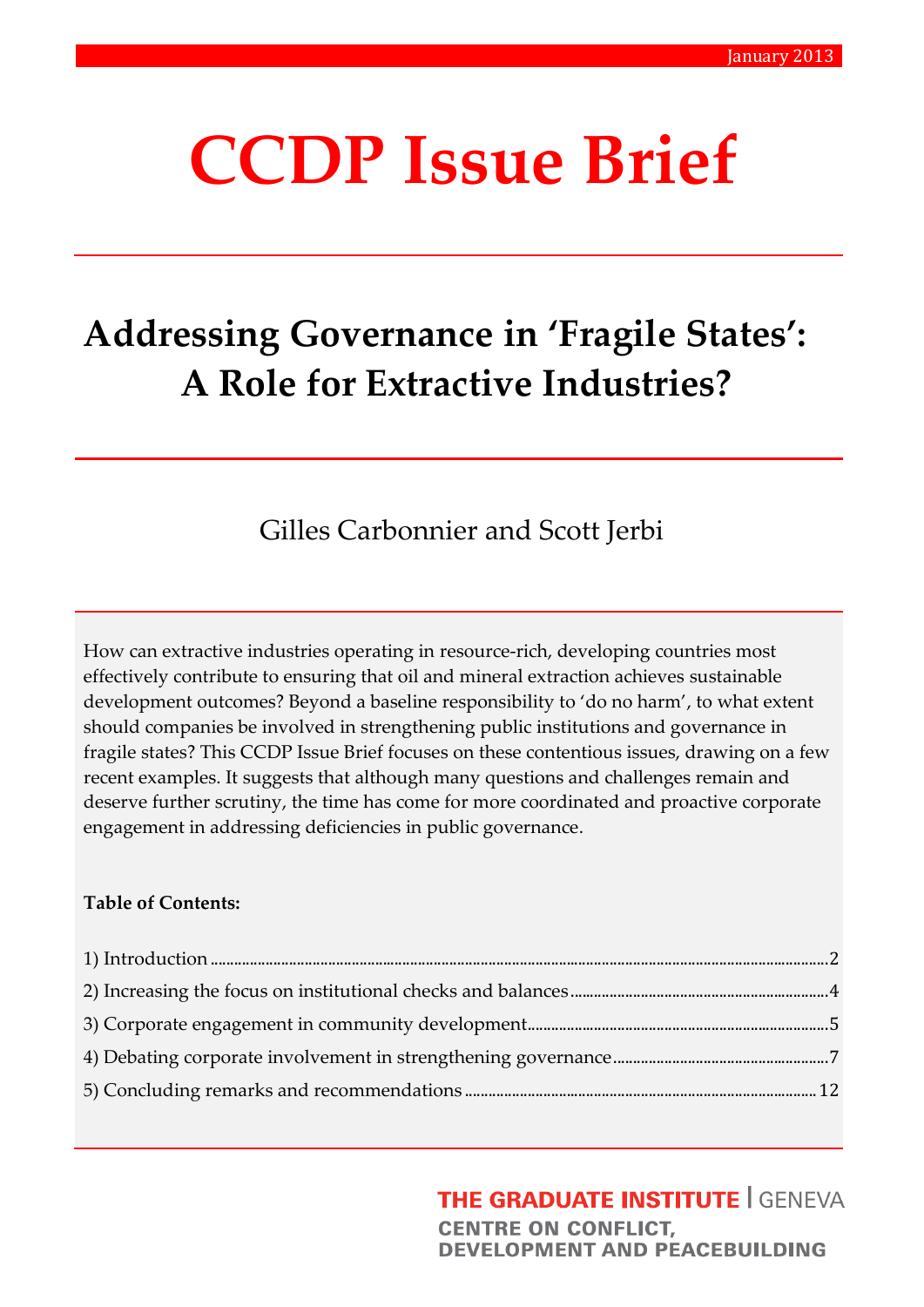#### **1) Introduction**

The so-called 'resource curse', which has plagued a number of natural resource-rich developing countries, continues to be a subject of intense global debate. Attention has focused increasingly on the elements necessary to avoid or mitigate negative societal impacts associated with resource extraction. One dimension addresses concerns over the role the private sector plays in fragile states, in particular large companies whose investments exert significant influence on domestic political dynamics. What can reasonably be expected of companies operating in countries with weak governance? While there is a vast literature on corporate lobbying and regulatory capture, less academic attention has been given to questions relating to potential business involvement in enhancing the effectiveness of public institutions. Does the competitive environment in which extractive firms operate hinder any forms of engagement in fostering good governance beyond adherence to legal requirements? In other words, should the responsibility of extractive industries merely be summed up as 'do-no-harm' regardless of where they are active, or should something more be required of such companies when operating in fragile states?

Much of the discussion to date around extractive industries and corporate social responsibility has assumed that companies operate in well-functioning political and legal environments. Clearly, many resource-rich countries do not conform to the ideal-type Weberian state but present many features of hybrid political orders. In such orders, the state is not necessarily the sole provider of security, welfare and representation: it often shares authority, legitimacy, and capacity with a variety of networks, strongmen, or traditional informal institutions. The term 'hybrid' captures different non-state forms of order and governance, including customary arrangements, which permeate each other. What legitimate steps might or should companies take to contribute to improving institutional capacities in these contexts, including greater transparency and accountability in public governance?

This CCDP Issue Brief explores these contentious questions. It expands upon the findings of previous research conducted on "The Impact of Resource-Dependence and Governance on Sustainable Development" (see CCDP Working Paper 8).<sup>1</sup> An econometric investigation of

<sup>1</sup> Carbonnier, G., N. Wagner and F. Brugger, "Oil, Gas & Minerals: The Impact of Resource-Dependence and Governance on Sustainable Development", Centre on Conflict, Development and Peacebuilding Working Paper 8, 2011. Available at:

http://graduateinstitute.ch/webdav/site/ccdp/shared/6305/Working\_Paper\_8\_Web%20version%202.pdf Support from Lundin Petroleum for research conducted for both the Working Paper and this Issue Brief is gratefully acknowledged. The views expressed are solely those of the authors.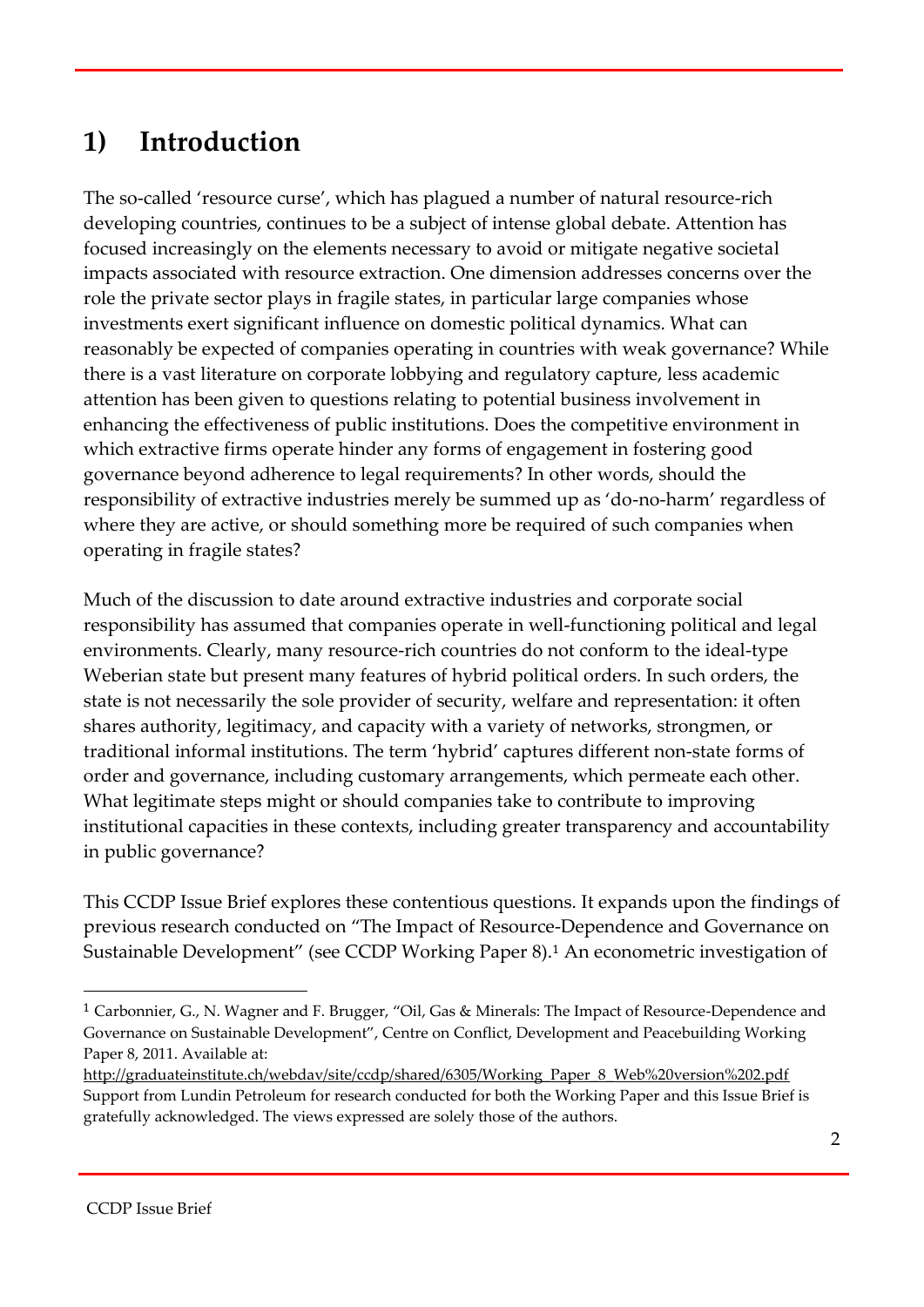108 developing countries over 24 years confirmed that specific governance and institutional variables matter a great deal in achieving sustainable development outcomes through oil and mineral extraction, as highlighted in the conclusion:

"The presence of effective checks and balances seem to be critical to help reverse the negative development outcome of extraction. The presence of effective legislative chambers together with an independent judiciary appears to be the most significant institutional variables."

The results further hinted at the fact that a higher level of acceptance of state institutions by the citizenry plays a positive role on sustainable development outcomes. By highlighting the importance of state legitimacy and effective checks on the power of the executive, these findings call into question mainstream engagement policies and practices of extractive industries in weak governance zones. Companies tend to prioritize communitydevelopment programs under philanthropic, corporate responsibility engagement. Smartly designed programs of this kind may enhance basic service delivery to host communities, with positive developmental outcomes in terms of health and education at the local level. Yet by providing 'public' services, extractive industries may unintentionally undermine the implementation of core state obligations, thereby weakening the legitimacy of public institutions vis-à-vis host communities instead of contributing to improved governance and strengthened institutional checks-and-balance mechanisms.

Official and non-governmental development agencies have increasingly turned to governance issues over the past two decades, recognizing the centrality of effective institutions in spurring development. Yet many policy makers and the overwhelming majority of corporate actors still regard governance issues as too politically sensitive for industry involvement, or simply outside the corporate remit.

The question is not whether multinational companies should get involved or not. By all accounts, businesses interact in many ways with public institutions and governance issues. The outcome can be deleterious when corporations seek to benefit commercially from weak institutions, for instance by discarding social and environmental regulations when sanctions can easily be averted or via information asymmetry abuses. Tax avoidance may also contribute to keep weak governance capacities in host states. Corporate influence exercised via political donations, public relations and technical assistance has an impact on governance.<sup>2</sup> The way companies interact with the public administration can strengthen or weaken generalized social capital and public trust in state institutions. The question thus is if, and how, corporate influence can improve public governance.

<sup>2</sup> Frynas, J., "Corporate Social Responsibility and Societal Governance: Lessons from Transparency in the Oil and Gas Sector", *Journal of Business Ethics,* Vol. 93, 2010, pp. 163–179.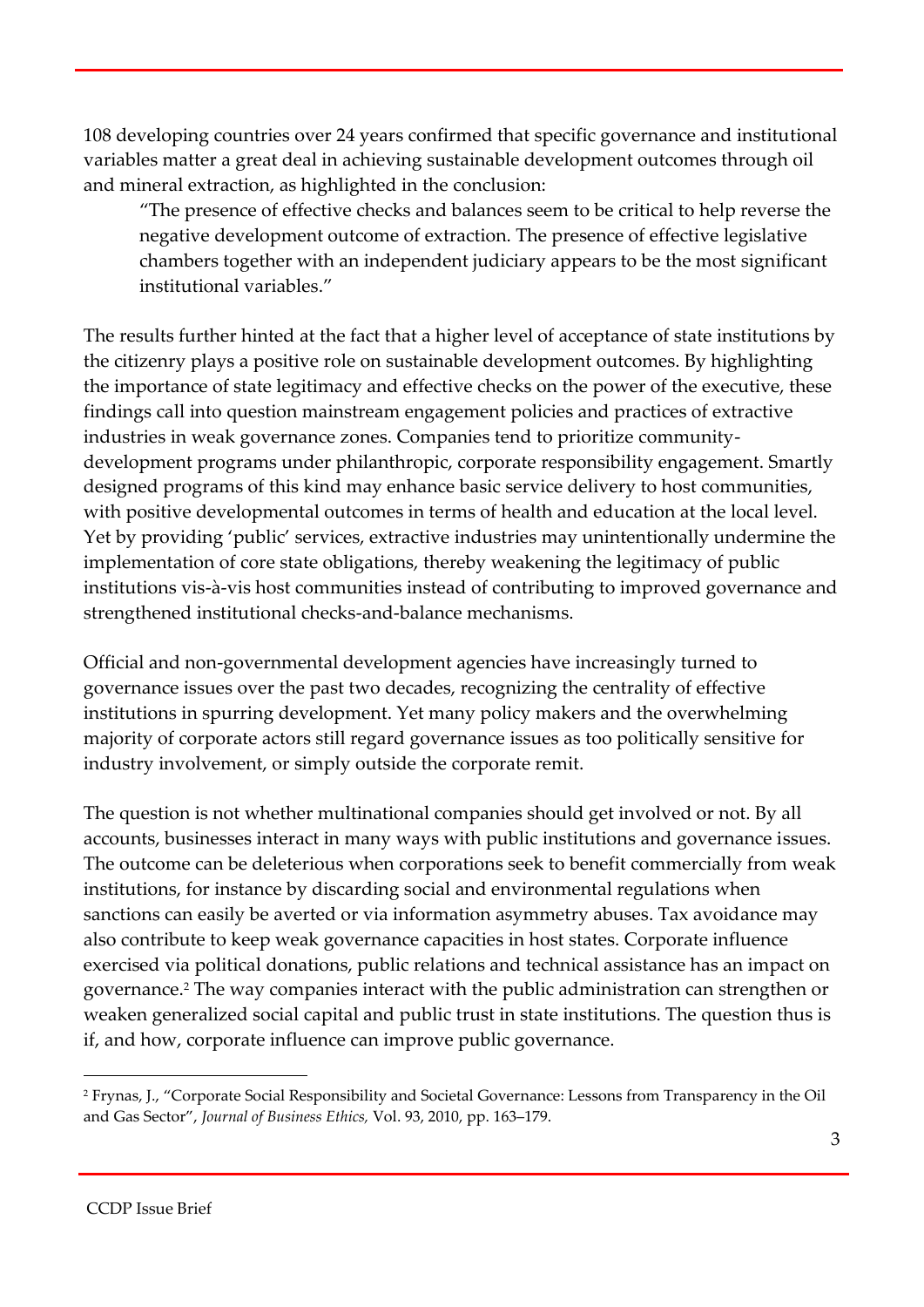This CCDP Issue Brief explores the potential and limits for greater corporate engagement in strengthening checks-and-balance mechanisms in resource-rich developing countries. The next section considers debates over the resource curse and the evolving turn towards strengthening institutional checks and balances at the national level. Section three explores the extent to which private sector involvement in governance is being constrained or encouraged by host states, international organizations and corporate-led initiatives. Section four discusses private sector support for strengthening governance and institutions, be it with financial and technical assistance or advocacy. It further presents a few practical examples of corporate efforts to support institutional strengthening. The concluding section puts forward a number of options for governments, companies and other stakeholders seeking to foster joint engagement in this area.

## **2) Increasing the focus on institutional checks and balances**

There are diverging views over the role of extractive and other industry sectors in addressing 'resource curse' dynamics, and contributing to translating the depletion of natural capital into productive investments in human and physical capital.<sup>3</sup> Among several factors, poor economic and development outcomes in a significant number of resource-rich nations has been linked to authoritarian regimes.<sup>4</sup> The basic argument is that governments allocate their extractive rent to maintain citizens' consent through patronage politics and to strengthen the security apparatus for the purpose of suppressing political dissent. Some scholars contend that failures of democratic governance in resource-rich countries have been most pronounced in Sub-Saharan Africa.<sup>5</sup> This state of affairs has been explained by lack of transparency and inordinate executive discretion in revenue allocation, affecting electoral outcomes when voters care only about redistribution. Other studies have pointed to the negative impacts of international support given to incumbent leaders of oil-rich states by companies and foreign governments with strategic interests in these countries.<sup>6</sup>

More recently, scholars have questioned the resource curse argument and have highlighted that there is no deterministic pathway from oil and mineral extraction to development outcomes. For example, Haber and Menaldo look at regime types in countries prior to

<sup>3</sup> See *ibid*.

<sup>4</sup> Ross, M.L., "Does Oil Hinder Democracy?", *World Politics*, Vol. 53, No. 3, April 2001, pp. 325-361.

<sup>5</sup> Jensen, N. and L. Wantchekon, "Resource Wealth and Political Regimes in Africa", *Comparative Political Studies*, Vol. 37, No. 7, September 2004, pp. 816–841.

<sup>6</sup> Omgba, L.D., "On the Duration of Political Power in Africa: The Role of Oil Rents", *Comparative Political Studies*, Vol. 42, No. 3, March 2009, pp. 416–436.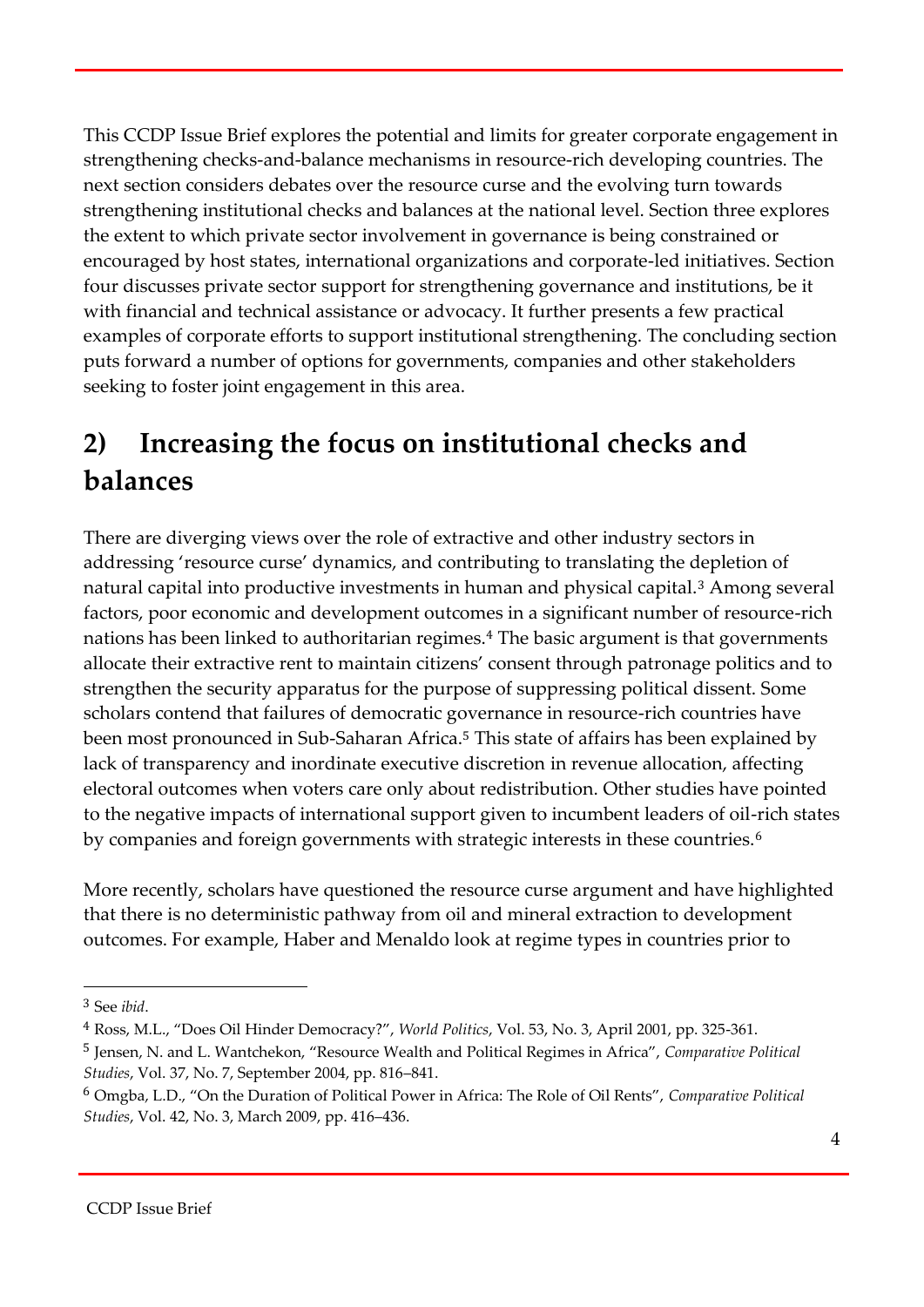becoming resource dependent and evaluate whether increases in resource rents affected political development. The results suggest that oil and mineral dependence does not promote more authoritarian forms of government over the long run, but may in some instances help to sustain repressive regimes over time. <sup>7</sup>

There is a relatively broad consensus on the positive correlation between institutional quality and development outcomes of resource extraction. A critical literature survey recently concluded that, "the extent to which mineral and fuel abundance generate developmental outcomes depends largely on the nature of the state and politics as well as the structure of ownership in the export sector". <sup>8</sup> Beyond the resource curse, development policy circles are paying greater attention to strengthening governance institutions, including the judiciary. This can be seen, for example, in a February 2012 Legal Note by the World Bank's General Counsel and Senior Vice President on the involvement by the World Bank in the Criminal Justice Sector.<sup>9</sup> Given the Bank's expanding efforts to improve justice sector performance, a range of actors are being looked to for support and capacity development in these areas.

#### **3) Corporate engagement in community development**

Given the growing consensus on the links between institutional quality and positive development outcomes, there is a need to better identify the appropriate roles and responsibilities of the major actors involved. What is the desirable scope of private sector involvement in encouraging effective public governance? Should a distinction be made based on the sheer size of the company and its investments, which arguably affects the potential voice and influence a corporation may exert? Scholars have started to examine the potential for more proactive and legitimate corporate involvement in strengthening checks and balances at local and national levels as part of an effort to avert the resource curse and to foster more equitable economic and social development. Much revolves around interactions between states and corporations.<sup>10</sup>

http://siteresources.worldbank.org/INTLAWJUSTINST/Resources/CriminalJusticeLegalNote.pdf

<sup>7</sup> Haber, S. and V. Menaldo, "Do Natural Resources Fuel Authoritarianism? A Reappraisal of the Resource Curse", *American Political Science Review*, Vol. 105, Issue 1, February 2011, pp. 1-26.

<sup>8</sup> Di John, J., "Is There Really a Resource Curse? Theory Evidence and Policy", *Global Governance*, Vol. 17, No. 2, 2011, pp. 167-184.

<sup>&</sup>lt;sup>9</sup> Leroy, A.-M., World Bank Senior Vice-President and Group General Counsel, "Legal Note on Bank Involvement in the Criminal Justice Sector", 9 February 2012, Available at:

<sup>10</sup> Kolstad, I., "Human Rights and Positive Corporate Duties: The Importance of Corporate-State Interaction", *Business Ethics*, Vol. 21, No. 3, April 2012, pp. 276-285.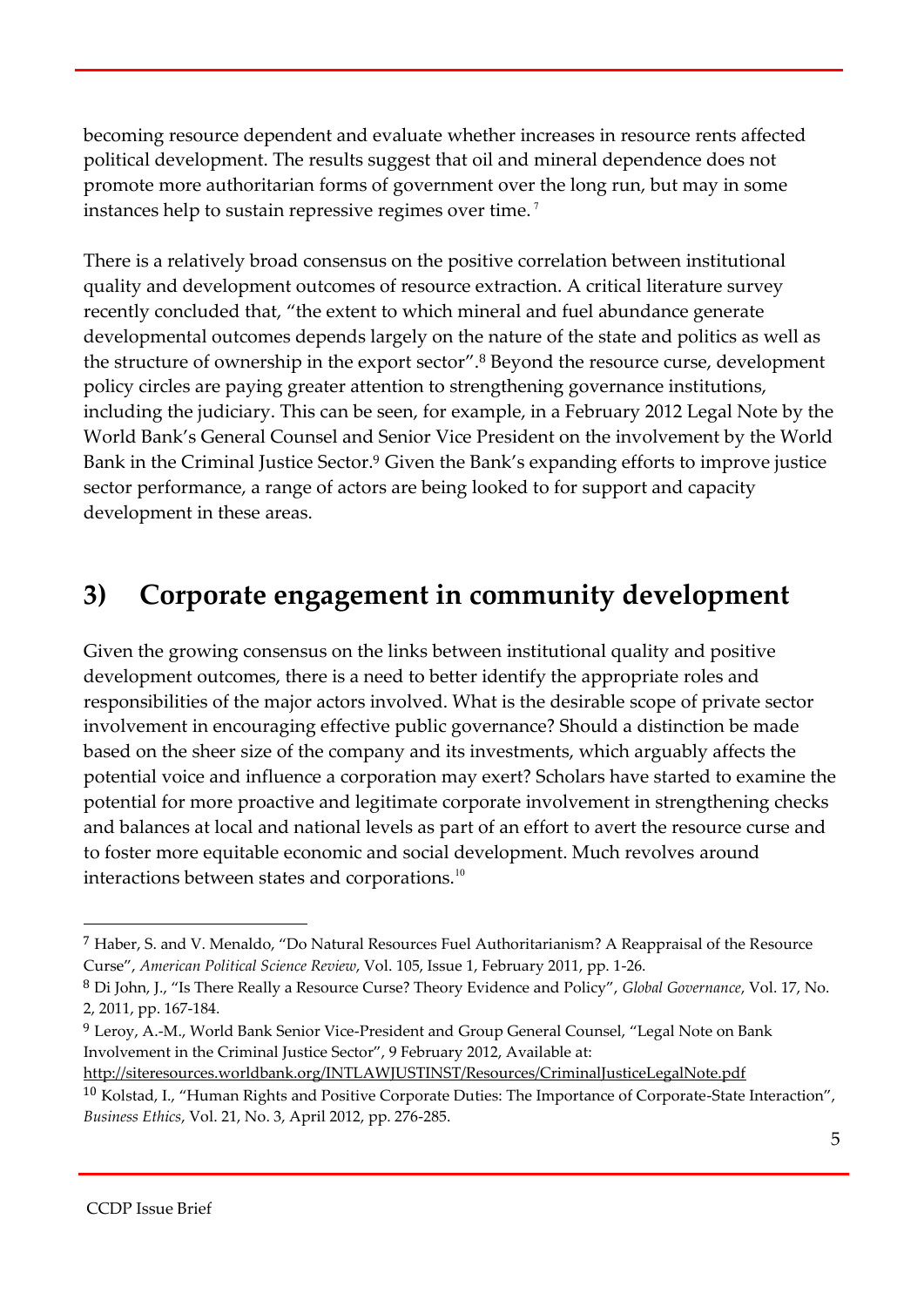Private sector investment in community development (CD) is a central aspect of today's extractive industry landscape in many developing and post-conflict countries. The range of capacity building and public infrastructure needs in countries where the industry often invests is vast. For obvious reasons, companies tend to prioritize CD initiatives which may also help secure their social license to operate, such as financial support to provide essential services to host communities. Corporations have thus shown substantial involvement in supporting institutional development in specific areas such as public health.<sup>11</sup> This is due in part to pressures from developing country governments and their citizens, who increasingly expect that, as new extractive projects develop, so will associated benefits including more jobs, new educational and health-care facilities, and other public goods.

As former UN Special Representative on Business and Human Rights John Ruggie has pointed out,

"…in some cases States require investors to provide non-commercial services or infrastructure, such as schools, healthcare services, roads or other, that are not essential to either carrying out the project or mitigating project impacts."<sup>12</sup>

Out of concern for national sovereignty, host states may seek to confine corporate engagement to CD projects outside the governance remit. The case of Indonesia is instructive in this regard. The government has released an official guideline for CD programs for contractors, i.e. upstream oil and gas industries.<sup>13</sup> The Regulation specifies that community development shall be performed "in the framework of empowering and enhancing the capacity of local community in the field of social, economy, culture, health, environment as well as social and general facility improvement within the operational area of (the) contractor." The Regulation further stipulates that CD has to support the development efforts led by the government. It is also noteworthy that oil firms may recover their CD-related expenditures that are considered operating costs and enter into the calculation of 'cost oil' under production sharing contracts.

More importantly perhaps, the Regulation adds that "CD shall be disallowed to be ideological, political oriented nor SARA (Tribe, Religion, Race)-oriented." The Indonesian

<sup>11</sup> See for example, Nelson, J., "Business as a Partner in Strengthening Public Health Systems in Developing Countries", CSR Initiative – Kennedy School of Government at Harvard University, the Conference Board and the International Business Leaders Forum. Available at:

http://www.un.org/partnerships/Docs/report\_13\_HEALTH%20FINAL.pdf

<sup>12</sup> UN Doc. A/HRC/17/31/Add.3, Report of the Special Representative on Principles for responsible contracts: integrating the management of human rights risks into State-investor contract negotiations: guidance for negotiators.

<sup>13</sup> BPMIGAS, PTK 017 Revision I, Second Book of Procedural Guideline or Pedoman Tata Kerja (PTK) No. 017/PTK/III/2005, Section on Community Development.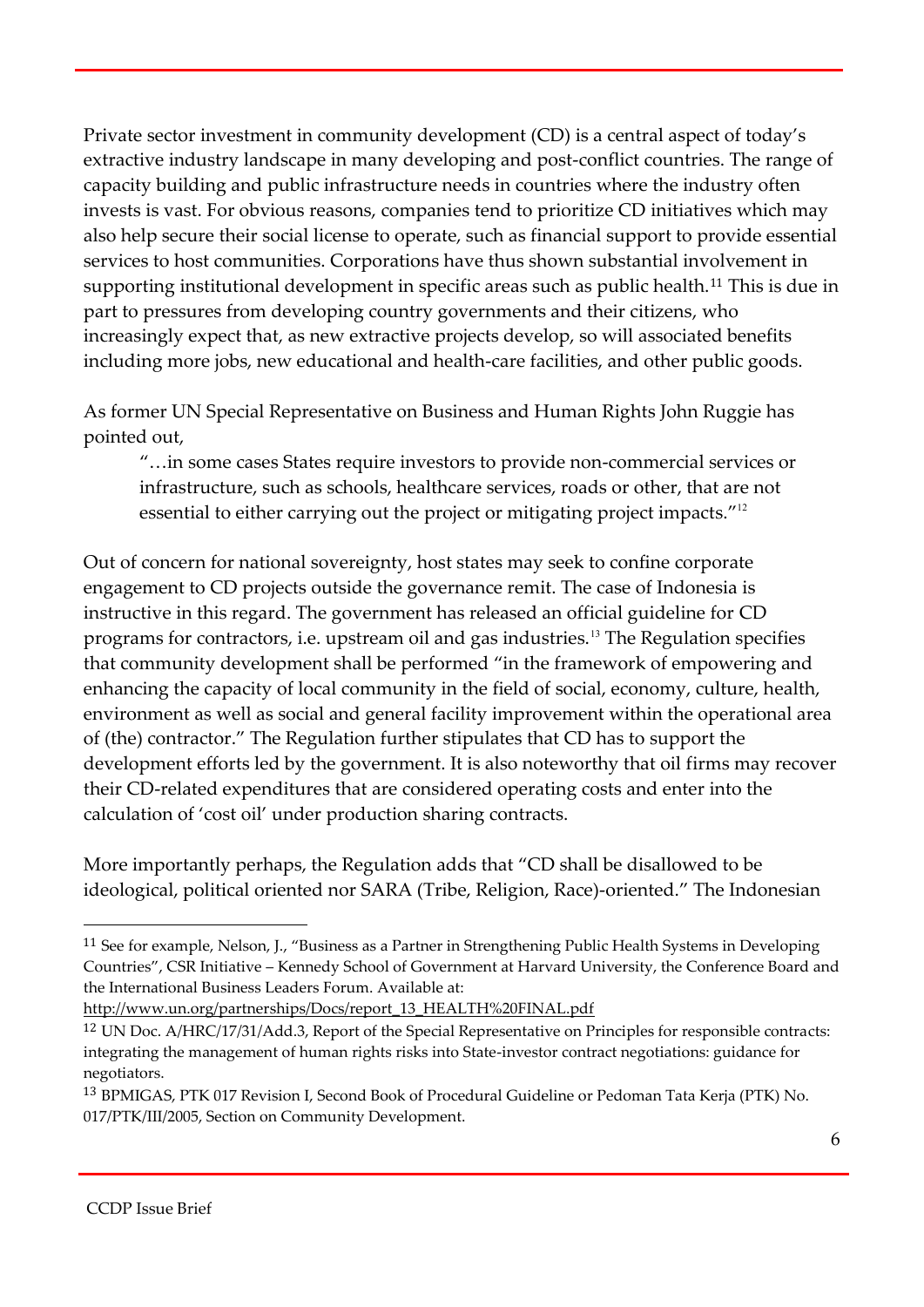state-owned company, BPMIGAS, may request reports or inspect any CD program of a contractor. The CD plan must be coordinated with BPMIGAS and the local government or other local stakeholders before and during implementation, with prior approval for the services of any foreign consultant in CD programs.

Such regulations on foreign oil company involvement in CD programs are generally not publicly available, and it has not been possible to access similar documents for other producer states. The Indonesian example shows, however, that host states may set a relatively clear framework for corporate engagement outside extractive activities that specifically exclude 'politically-oriented' activities. At the same time, other producer countries impose no CD requirements nor provide any fiscal incentive, encouraging oil and mining firms to invest in community development (e.g. Malaysia).

In addition to community development, local content requirements regarding human resources and the purchase of domestic goods and services have become both more frequent and tighter in recent years. They may have significant development impacts, notwithstanding the fact that extractive industries are capital rather than labor intensive. In the case of minerals-for-infrastructure swaps promoted in particular by China in Africa, host states obtain wider public use of specific services or infrastructure projects, such as roads, energy, or rail lines by a company in exchange for oil and mineral extraction.<sup>14</sup> While such policies may contribute to short-term development objectives, local communities may view industries as substitutes for the state, thus potentially undermining efforts to strengthen the legitimacy and accountability of government institutions over the longer term. Similar challenges obviously face non-governmental organizations and international aid agencies that deliver public services in places where state authorities either lack the capacity or the will to do so.

## **4) Debating corporate involvement in strengthening governance**

A vibrant private sector, together with effective and accountable public institutions, are widely viewed today in policy circles as being key enablers of economic and social development.<sup>15</sup> However, the notion that corporations should be involved in supporting

<sup>14</sup> See, for example, Global Witness, "China and Congo: Friends in Need", Global Witness, March 2011. Available at: http://www.globalwitness.org/sites/default/files/library/friends\_in\_need\_en\_lr.pdf

<sup>15</sup> See, for example, para. 138 of the plan of implementation of the 2002 UN World Summit on Sustainable Development, which affirms: "Good governance is essential for sustainable development. Sound economic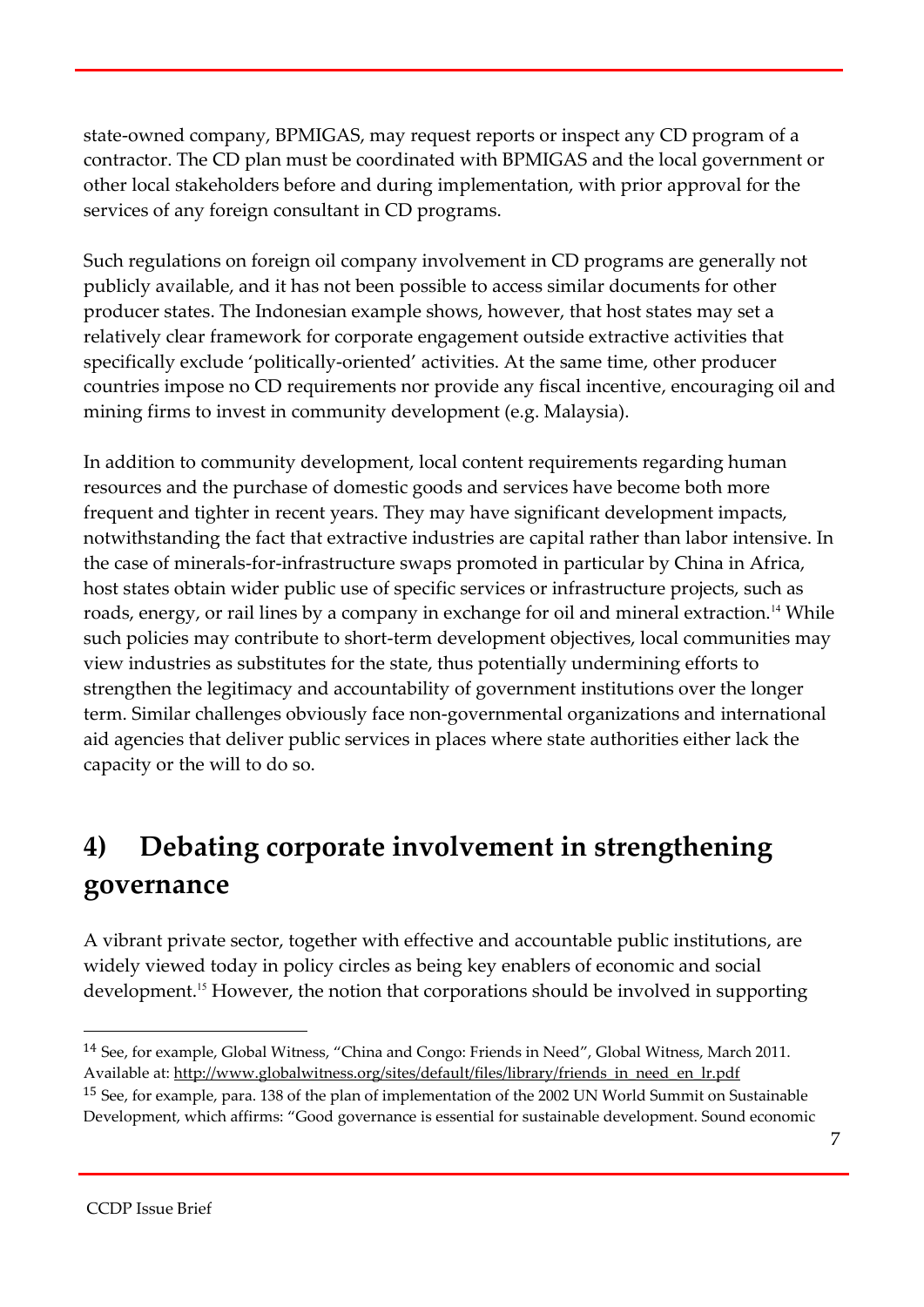efforts in developing countries to build the capacity of 'well-ordered background institutions',<sup>16</sup> i.e. those legal and political institutions that guarantee basic rights for citizens and provide the means to structure and regulate economic activity, remains controversial.

The reluctance to consider a role for the private sector in strengthening public institutions is often linked to concerns about the influence of foreign companies on political leaders and charges of regulatory capture and corruption. The literature on regulatory capture addresses legal and illegal activities, which corporations undertake to influence legislation (e.g. lobbying, bribery, favor exchanges between regulators and firms).<sup>17</sup> This being said, corporations are not equipped with the same competencies as the public sector. Equally important, they are not directly accountable to the public in the way governments ideally are or should be.<sup>18</sup>

At the same time, large multinational companies face increasing public expectations to conduct their activities in a responsible manner, consistent with international standards, and to participate in efforts to foster sustainable development and more accountable governance in countries where they operate. Leading business voices have begun to signal the importance of supporting more effective public institutions. As the Global Corporate Citizenship Initiative, sponsored by the World Economic Forum (WEF), put it in 2008:

"Today, having come to understand the important but often complex link between social and environmental issues and business success, the challenge for companies operating internationally is increasingly how to move beyond managing stakeholder demands and reputational risks related to these issues (the traditional province of corporate responsibility) to working with governments and other stakeholders to address the deficiencies in public governance that often fuel such demands and risks as well as stunt business activity and economic growth". $^{\rm 19}$ 

policies, solid democratic institutions responsive to the needs of the people and improved infrastructure are the basis for sustained economic growth, poverty eradication, and employment creation." Available at: http://www.un.org/esa/sustdev/documents/WSSD\_POI\_PD/English/WSSD\_PlanImpl.pdf

<sup>17</sup> See, for example, Agrell Per, J. and A. Gautier, "Rethinking Regulatory Capture", in Harrington, J., editor, *Recent Advances in the Analysis of Competition Policy and Regulation*, Edward Elgar, 2012. Available at: http://orbi.ulg.ac.be/bitstream/2268/109422/1/Regulatory\_capture.pdf

<sup>18</sup> Scherer, A. G., G. Palazzo, and D. Baumann, "Global Rules and Private Actors. Toward a New Role for the Transnational Corporation in Global Governance", *Business Ethics Quarterly*, Vol. 16, 2006, pp. 505-32. <sup>19</sup> World Economic Forum, "Partnering to Strengthen Public Governance: The Leadership Challenge for CEOs and Boards", World Economic Forum Global Corporate Citizenship Initiative in partnership with Business for Social Responsibility, Accountability, Harvard University and International Business Leaders Forum, January 2008. Available at:

<sup>16</sup> Hsieh, N.H.*, "*Does Global Business Have a Responsibility to Promote Just Institutions?", *Business Ethics Quarterly,* Vol. 19, No. 2, April 2009, p. 268.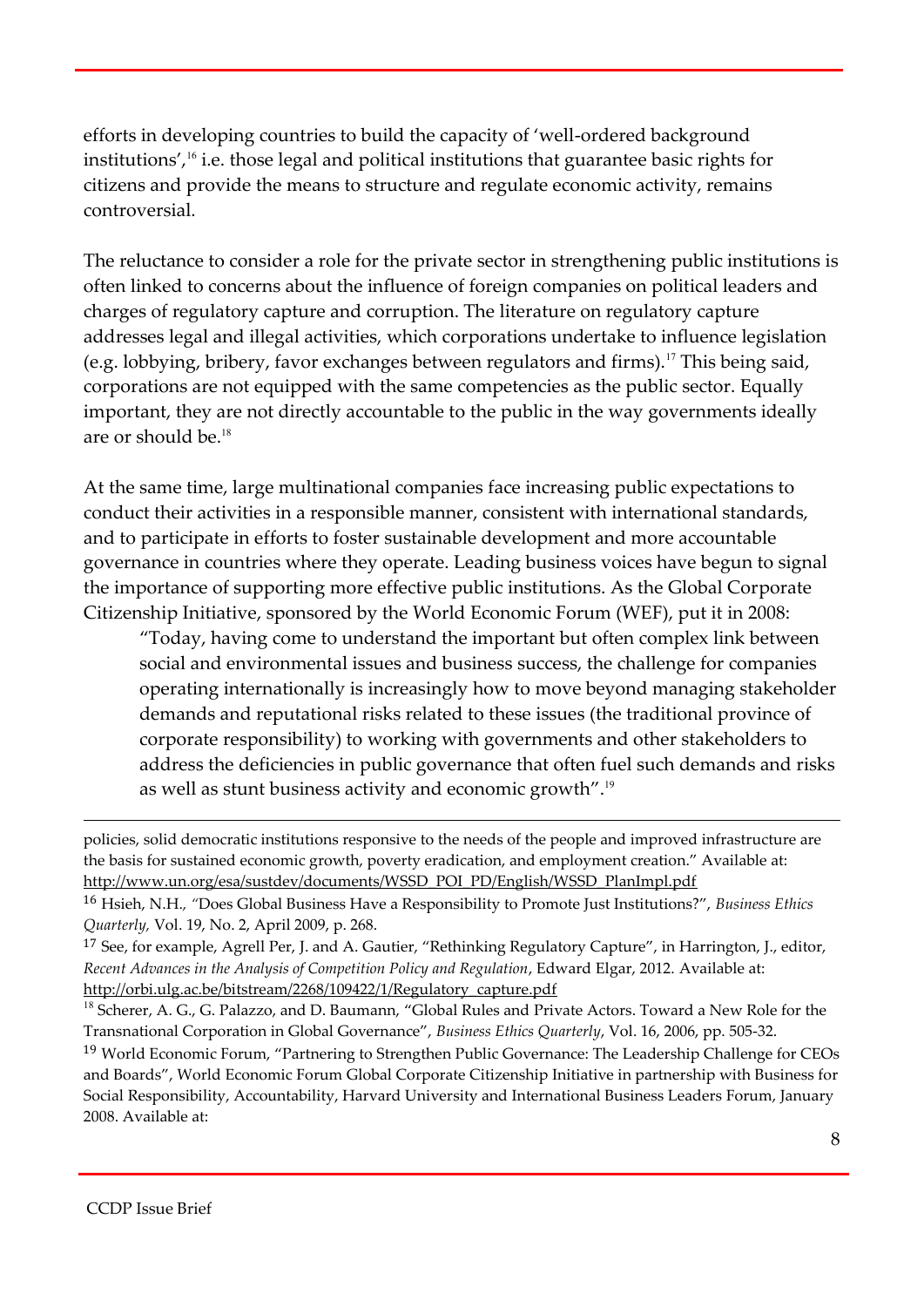Speaking to corporate executives at a 2012 WEF meeting in Bangkok, the Nobel Peace Prize Laureate Aung San Suu Kyi, now a member of parliament in Myanmar, stressed the vital importance of effective public institutions:

"I understand investors invest because they hope to profit from ventures – I agree with that – but our country must benefit as much as those who invest… Would-be investors in Burma please be warned: even the best investment law will be of no use whatsoever if there are no courts clean or independent enough to be able to administer those laws justly". 20

A 2006 OECD report on multinational companies working in weak governance zones highlights opposing views on corporate involvement in public governance capacity building efforts:

"OECD consultations on possible roles for companies in promoting institutional reform in weak governance countries revealed mixed views. Some consultation participants welcomed such involvement, noting that multinational enterprises are relatively powerful actors in weak governance host societies and that they might be better placed to advocate reform than most of the citizens of these countries. Some participants underscored the risks for companies of being seen as associated with or even complicit with a weak governance regime – it may be prudent for companies in weak governance zones to be seen as making credible efforts to promote better policies and practices in both the public and the private sectors. Others were strongly opposed to political advocacy by companies, fearing that it would inevitably deteriorate into inappropriate involvement in local politics".<sup>21</sup>

The terminology above is not values-free. 'Political advocacy' implies abandoning any pretense to neutrality, something hardly any company executive would formally venture into. To the contrary, 'making credible efforts to promote better policies and practices' may simply entail supporting technical assistance projects geared at local capacity building, something often included in CD projects carried out by companies. The OECD concludes by encouraging multinational enterprises to work in partnership with host country businesses and professional associations, trade unions, civil society organizations and multistakeholder initiatives to address public governance shortcomings.<sup>22</sup>

<sup>22</sup> *Ibid*., p. 31.

http://www.bsr.org/reports/BSR\_Davos08\_Leadership-Challenge.pdf

<sup>&</sup>lt;sup>20</sup> "Suu Kyi asks investors for help on Myanmar jobs time bomb", Reuters news article, 1 June 2012. Available at: http://www.reuters.com/article/2012/06/01/myanmar-suukyi-idUSL4E8H10GG20120601

<sup>&</sup>lt;sup>21</sup> OECD Risk Awareness Tool for Multinational Enterprises in Weak Governance Zones. Available at: http://www.oecd.org/dataoecd/26/21/36885821.pdf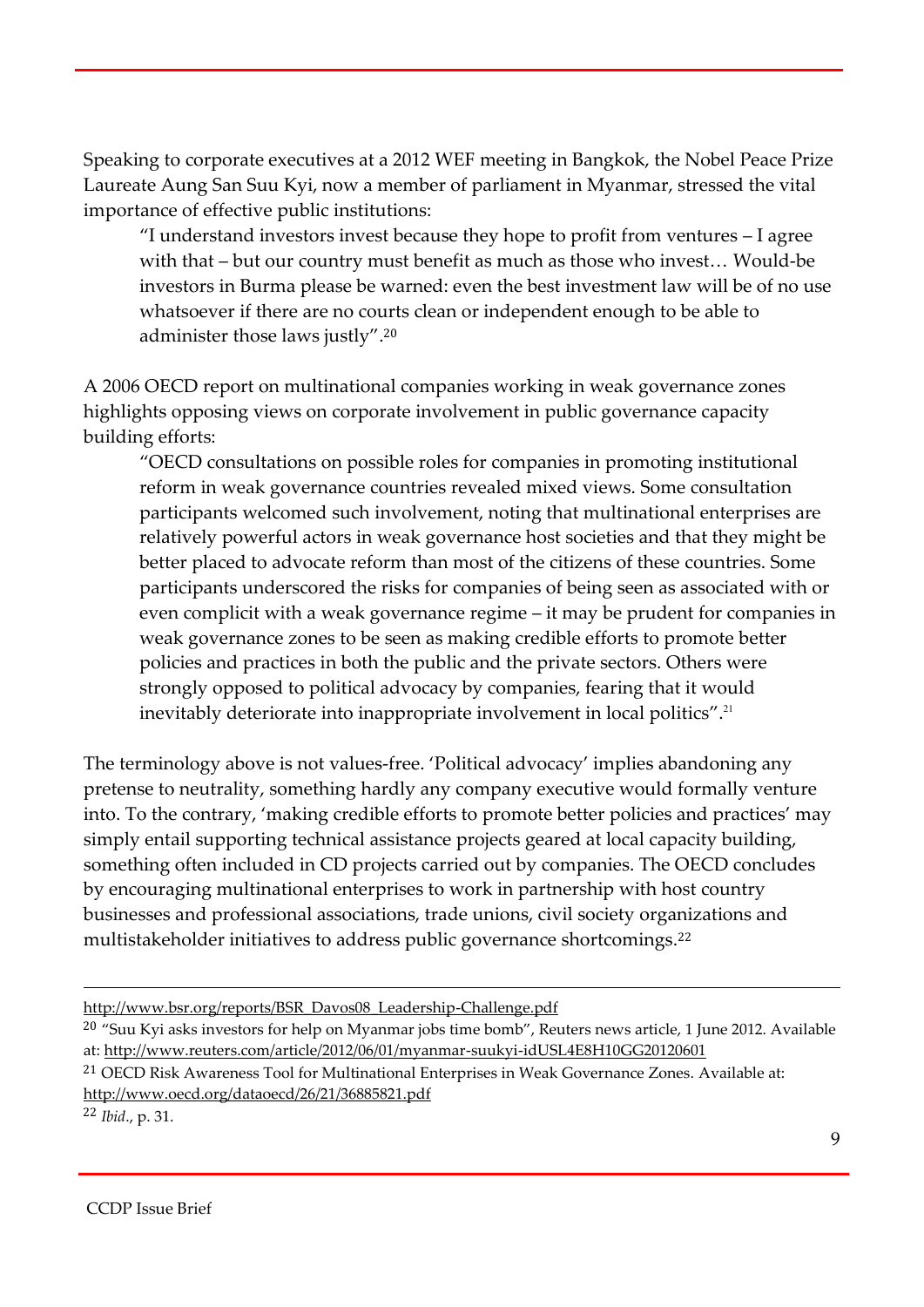In 2011, the UN Human Rights Council unanimously endorsed Guiding Principles<sup>23</sup> for the implementation of the "Protect, Respect and Remedy" policy framework on business and human rights developed by the Special Representative of the UN Secretary-General, John Ruggie. This framework not only affirms that states have obligations to protect against corporate related abuses, but also that all business enterprises have a responsibility to respect internationally recognized human rights standards, meaning they should avoid infringing on the rights of others and address adverse human rights impacts with which they are involved. The Guiding Principles do not suggest that companies have a responsibility to contribute to strengthening public institutions to help protect human rights at the national level. Instead, they focus on the corporate due diligence steps necessary to demonstrate respect of human rights in practice. They also make clear that the responsibility of corporations to respect human rights includes preventing or mitigating adverse human rights impacts that are directly linked to their operations, products or services by their business relationships, even if they have not contributed to those impacts.<sup>24</sup> In sum, the Guiding Principles do not call on companies to address government failure.

In earlier reports, John Ruggie did however address questions relating to the potential need for more expansive corporate responsibilities:

"Operating conditions may impose additional requirements on companies, for example, the need to protect employees in conflict affected areas, or from violence in the workplace. But this is more appropriately considered a specific operationalization of the responsibility to respect, and not a separate responsibility altogether. More than respect may be required when companies perform certain public functions. For example, the rights of prisoners do not diminish when prisons become privatized. Here, additional corporate responsibilities may arise as a result of the specific functions the company is performing. But it remains unclear what the full range of those responsibilities might be and how they relate to the State's ongoing obligation to ensure that the rights in question are not diminished". 25

Multistakeholder initiatives like the Extractive Industries Transparency Initiative (EITI)<sup>26</sup> provide another avenue for corporations to influence government performance on issues relating to accountability and respect for rule of law. Similarly, the Voluntary Principles on

<sup>23</sup> UN doc. A/HRC/17/31.

<sup>24</sup> UN doc. A/HRC/17/31, Guiding Principle 13 (b).

<sup>25</sup> A/HRC/11/13, 22 April 2009.

<sup>&</sup>lt;sup>26</sup> Extractive Industries Transparency Initiative. Available at: http://eiti.org/supporters/companies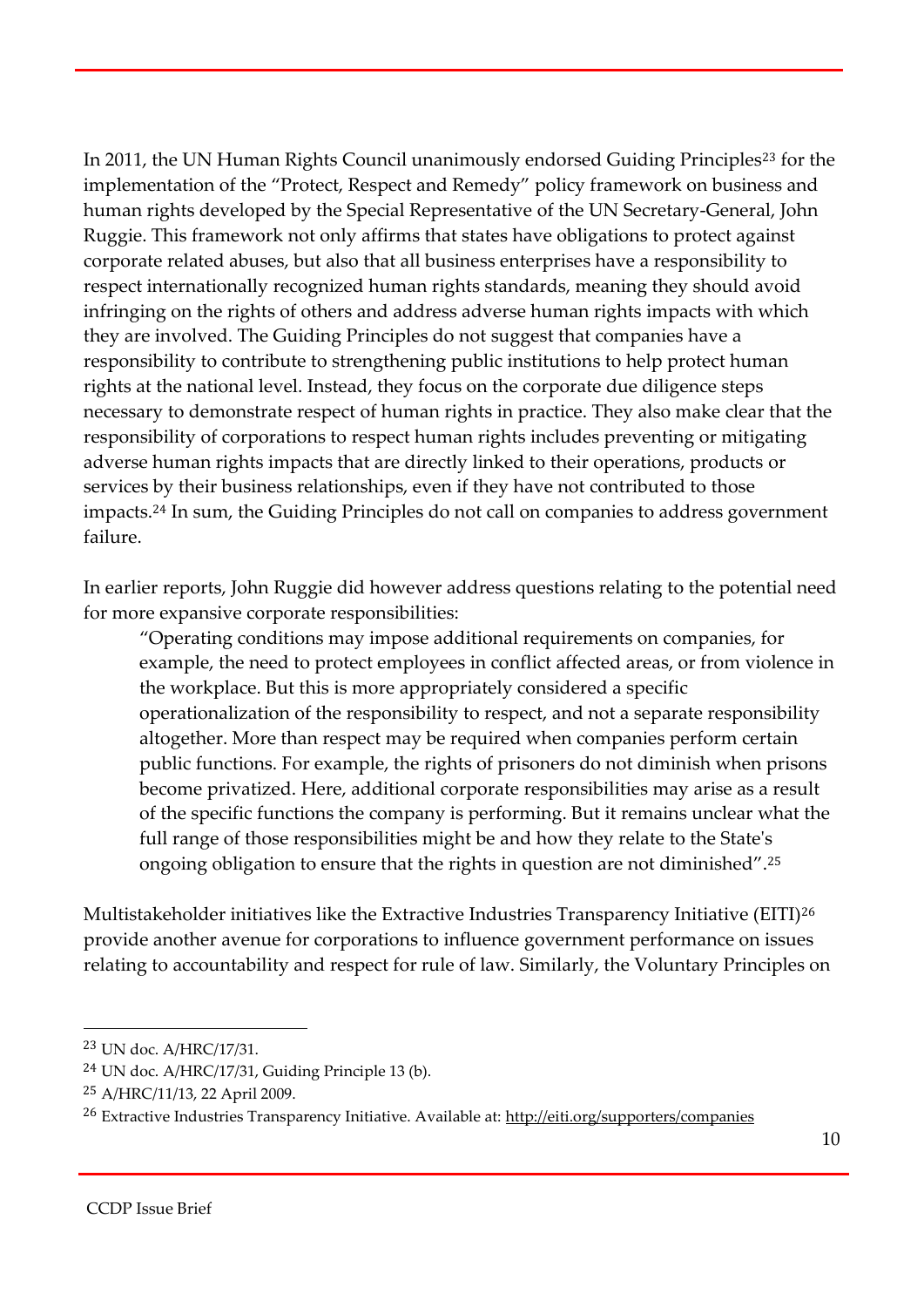Security and Human Rights<sup>27</sup> provide a mechanism through which companies can better ensure that engagement with public and private security forces in the countries where they operate is consistent with the international legal obligations of states. Other public-private multistakeholder initiatives focus on specific industries such as private security providers<sup>28</sup>, or on thematic issues such as responsible minerals trade.<sup>29</sup>

These voluntary, multistakeholder governance experiments, while still at early stages and with limited results at field level to date, all foster greater corporate engagement in favor of more transparent and accountable state institutions. They mobilize a variety of pathways to effect change in the behavior of key stakeholders, not least among private companies.<sup>30</sup> While there have been advances in promoting norms and standards at a discursive level as well as in plenary meetings, there is little evidence that multistakeholder initiatives have had major impacts in resource-rich developing countries. Intense competition between multinational extractive companies from industrialized and emerging economies has thus far limited the scope and potential for greater corporate engagement, both individually and collectively.

Moving from voluntary initiatives to binding requirements is an obvious avenue to establish a level-playing field and get free riders on board. As in other instances, the unitary actor assumption does not hold for the corporate sector. Business actors have expressed diverging views on such moves, as exemplified by the recent controversy over the enforcement of a transparency clause under Section 1504 of the US Dodd-Frank Act, requiring companies registered with the Securities and Exchange Commission (SEC) to publicly report how much they pay governments for access to oil, gas and minerals.

The WEF-sponsored Global Citizenship Corporate Initiative indicates that some companies explicitly want to engage on strengthening institutions of governance. But in practice, do we see greater corporate involvement in supporting key public governance functions beyond CD projects and local employment generation? The information publicly available remains extremely scarce. This may reflect the paucity of such activities to date, or the topic's sensitivity and confidential character, contrary to well-publicized CD programs.

The corporate giant General Electric (GE) has recently stated that there are practical steps it and other companies can take to foster respect for the rule of law in countries where they

<sup>&</sup>lt;sup>27</sup> Voluntary Principles on Security and Human Rights. Available at: www.voluntaryprinciples.org <sup>28</sup> International Code of Conduct for Private Security Providers. Available at: http://www.icoc-psp.org/ <sup>29</sup> Public-Private Alliance for Responsible Minerals Trade. Available at: http://www.resolv.org/site-ppa/ <sup>30</sup> Carbonnier, G., F. Brugger, and J. Krause, "Assessing Policy Responses to the Resource Curse: Can Civil Society Live up to the Expectations?", *Global Governance*, Vol. 17, No. 2, May 2011, pp. 247-264.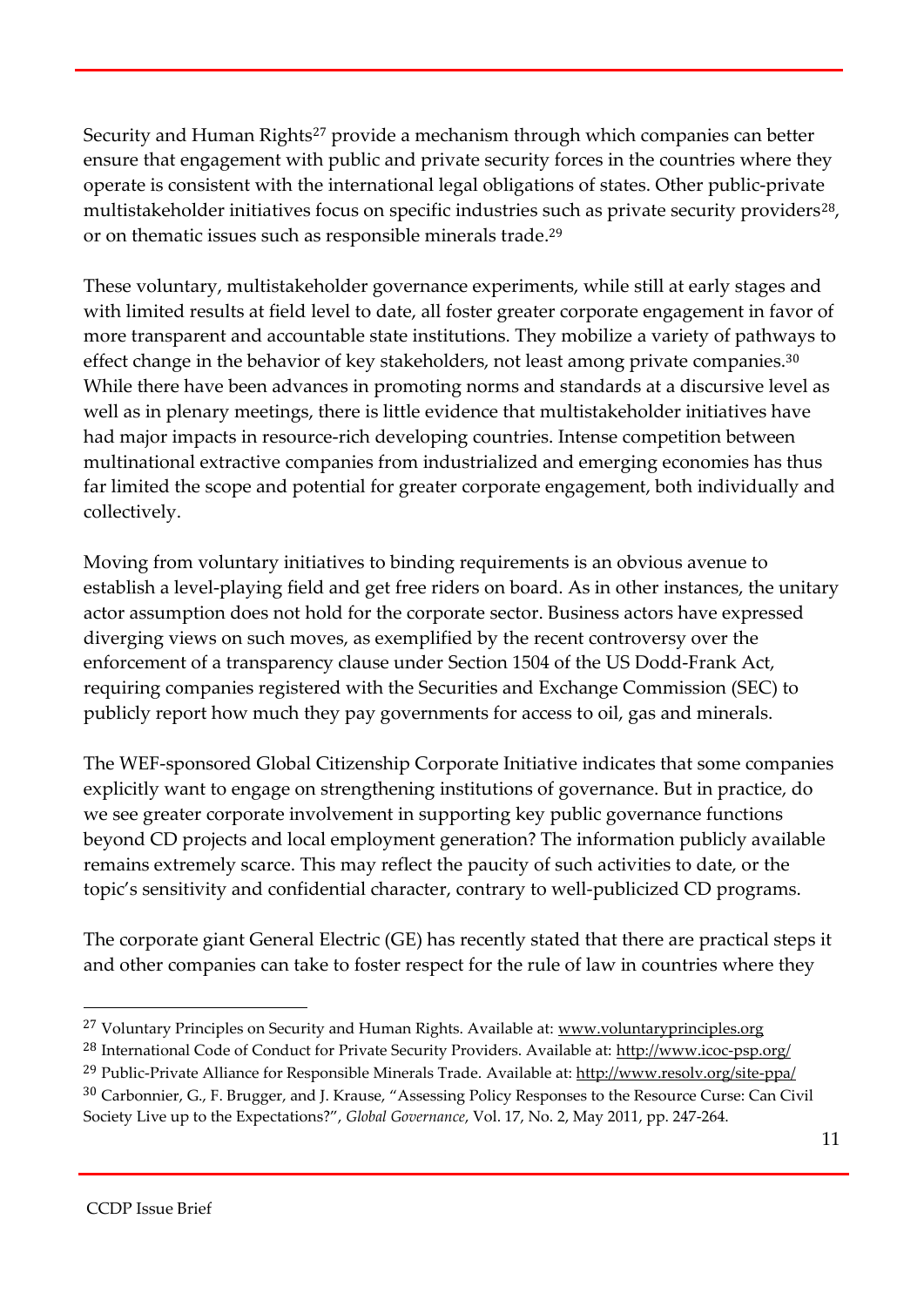operate. The company has created an initiative on "Strengthening Rule of Law in Asia"<sup>31</sup> in which it has developed partnerships with law schools in China and Vietnam involving GE attorneys as guest lecturers and company support for enhanced training, student/teacher exchanges and collaborative research. The GE Foundation has also provided financial support for projects aimed at strengthening commercial law, intellectual property protection, legal and judicial capacity building and citizens' rights.

Another example is provided by the Norwegian oil company Statoil. Beginning in 1999, the company started providing financial support for a UNDP-led initiative in Venezuela involving Amnesty International to train local judges and public defenders in international human rights standards.<sup>32</sup> More recently, Statoil has provided financial support for UNDP's Democratic Governance Thematic Trust Fund, specifically for programs involving justice and human rights, local governance and anti-corruption efforts.<sup>33</sup>

Closer examination of these and similar endeavors, including in terms of impact evaluation, would help to draw lessons on the multiple ways companies could legitimately contribute to fostering better governance in partnerships with other stakeholders in resource-rich developing countries. This would also contribute to clarifying the risks and limitations inherent to such corporate engagement, and how fierce competition shapes and restricts the scope for engagement.

## **5) Concluding remarks and recommendations**

This CCDP Issue Brief has provided an overview of the debates and recent developments concerning the potential and limits for a legitimate role for the private sector in strengthening more accountable governance at local and national levels in resource-rich developing countries. The stakes are high: as we enter an era of relative resource scarcity, an increasing number of fragile states are becoming new oil and mining Eldorados where extractive industries account for a substantial share of government revenues.

Looking at Eastern Africa, for example, a 2012 report stresses that the sixty development projects in the oil sector in Uganda urgently require new forms of "co-operative governance

<sup>31</sup> Available at: http://citizenship.geblogs.com/strengthening-rule-of-law-in-asia/ <sup>32</sup> See, for example,

http://www.statoil.com/en/NewsAndMedia/News/1999/Pages/TrainingInHumanRights.aspx

<sup>&</sup>lt;sup>33</sup> Available at: http://web.undp.org/governance/docs/DGTTFEvaluationReport.pdf See also:

http://www.statoil.com/AnnualReport2009/en/Sustainability/ManagingOurRisksAndImpacts/Pages/WorkingI nCollaboration.aspx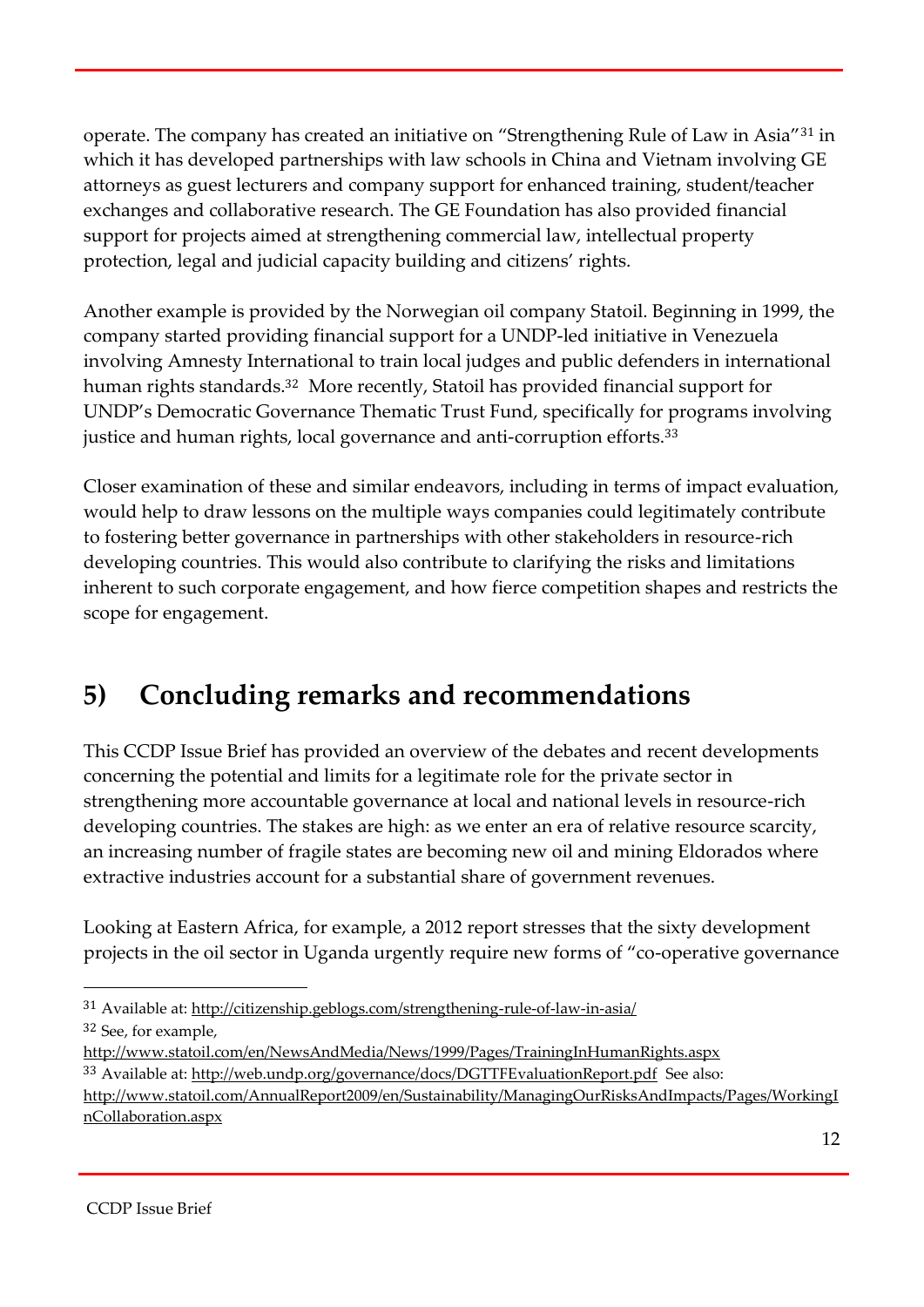structures to bridge the dangerous divide between communities on the one hand and the government and oil corporations on the other". <sup>34</sup> Making faster progress on improving key governance capacities will require a range of strategies and a willingness on the part of all the key actors – including extractive firms – to experiment with new approaches.

The relationships between host states and extractive firms involve many interactions beyond the negotiation and oversight of contractual and security arrangements. Corporate engagement with host communities so far has focused primarily on social development programs. Yet community development alone does not offer sufficient traction to translate resource extraction into sustainable development outcomes in fragile states. Beyond the baseline corporate responsibility to 'do no harm', this CCDP Issue Brief concludes that it is time to explore further the positive roles and responsibilities that companies could embrace in addressing deficiencies in public governance, with due regard to the specific principalagent relationships and incentives facing publicly-listed multinationals, independent junior companies and state-owned enterprises.

Critics may argue that it is far-fetched to expect companies to address governance issues for the public good while asking them to abstain from doing so in the pursuit of their narrow, short-term self-interests. The few examples above, however, show that individual firms did not move alone when seeking to strengthen the capacity of public institutions, but tended to support well-established and representative local and international partners. One conclusion is that businesses can contribute to improving governance with, and in support of, other actors. They should not 'do it alone'. Competitive pressures may act as a serious limiting factor but do not justify inaction. As the Global Corporate Citizenship Initiative suggests, it is in the interest of responsible companies to open up to deeper engagement in policy dialogue and governance reforms with international and local organizations. This is not only for the sake of more positive development outcomes in producer states, but also to secure the corporate license to operate and the supply of extractive resources over the long run.

International organizations and development actors could also benefit from greater engagement with businesses on governance issues. Industry managers may have a comparative advantage in analyzing and understanding hybrid political orders in resourcerich weak states: whatever the specific circumstances on the ground, running extractive operations with a profit require a pragmatic approach, i.e. dealing with the situation as it is

<sup>34</sup> De Kock, P. and K. Sturman, "The Power of Oil: Charting Uganda's Transition to a Petro-State", South African Institute of International Affairs, Research Report Number 10, Governance of Africa's Resources Programme, March 2012. Available at:

http://www.saiia.org.za/images/stories/pubs/reports/saia\_rpt\_10\_dekock\_sturman\_20120307.pdf